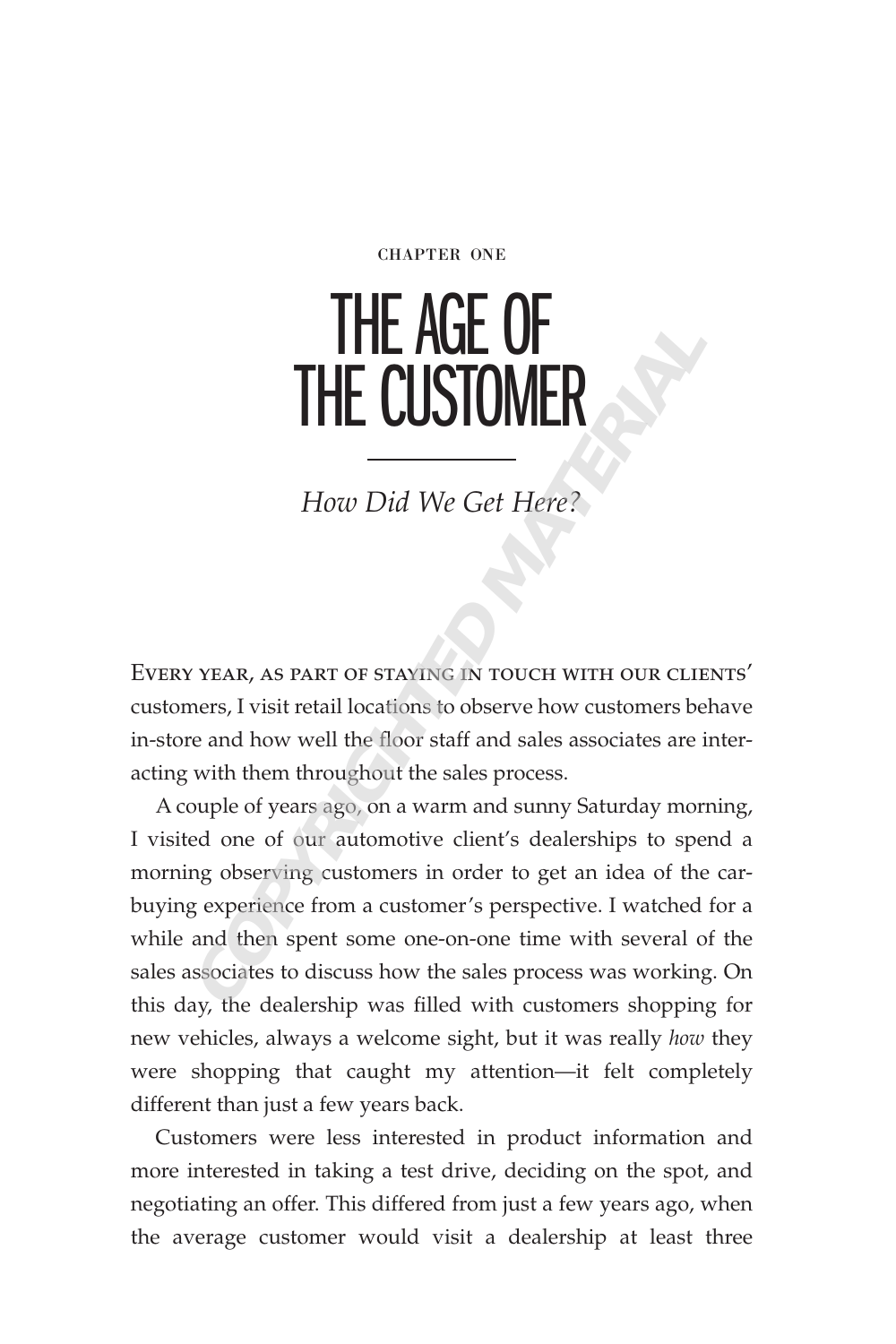times before beginning to negotiate a price. They needed these multiple visits to build up their product knowledge prior to making their final decision.

Today, the opposite holds true. Before visiting a dealership, customers have spent countless hours online researching brands. They've gathered information, read consumer reviews and influencer opinions, and used their social networks to get firsthand experiences from known third parties. They've probably also spent time on the brand's website, maybe building a car online with their desired, optional features, and perhaps they have even reviewed multiple financing options as well. They've done their homework. Armed with the information needed to make an informed decision, only then do they visit the dealership (whose customer reviews they've also checked out), arrange for a test drive, and negotiate a deal based on their pricing research.

Yes, these are the new car customers—sometimes more knowledgeable than the salesperson who waits on them! So that is our challenge: How do we influence these new customers, give them the information they need to make decisions, and anticipate their questions before they arrive at the dealership?

For our automotive client, we've tried a number of things such as making online content more interactive, linking to external reviews and blogs, monitoring social forums (including online communities) to see what people are talking about, and training product specialists and sales teams to be up to speed with current trends. Essentially, everyone on the sales floor needs to be confident, knowledgeable, and prepared to meet the needs of every customer who walks into the showroom. And while these seem to be working, we've only just scratched the surface—we know there'll be more changes to come.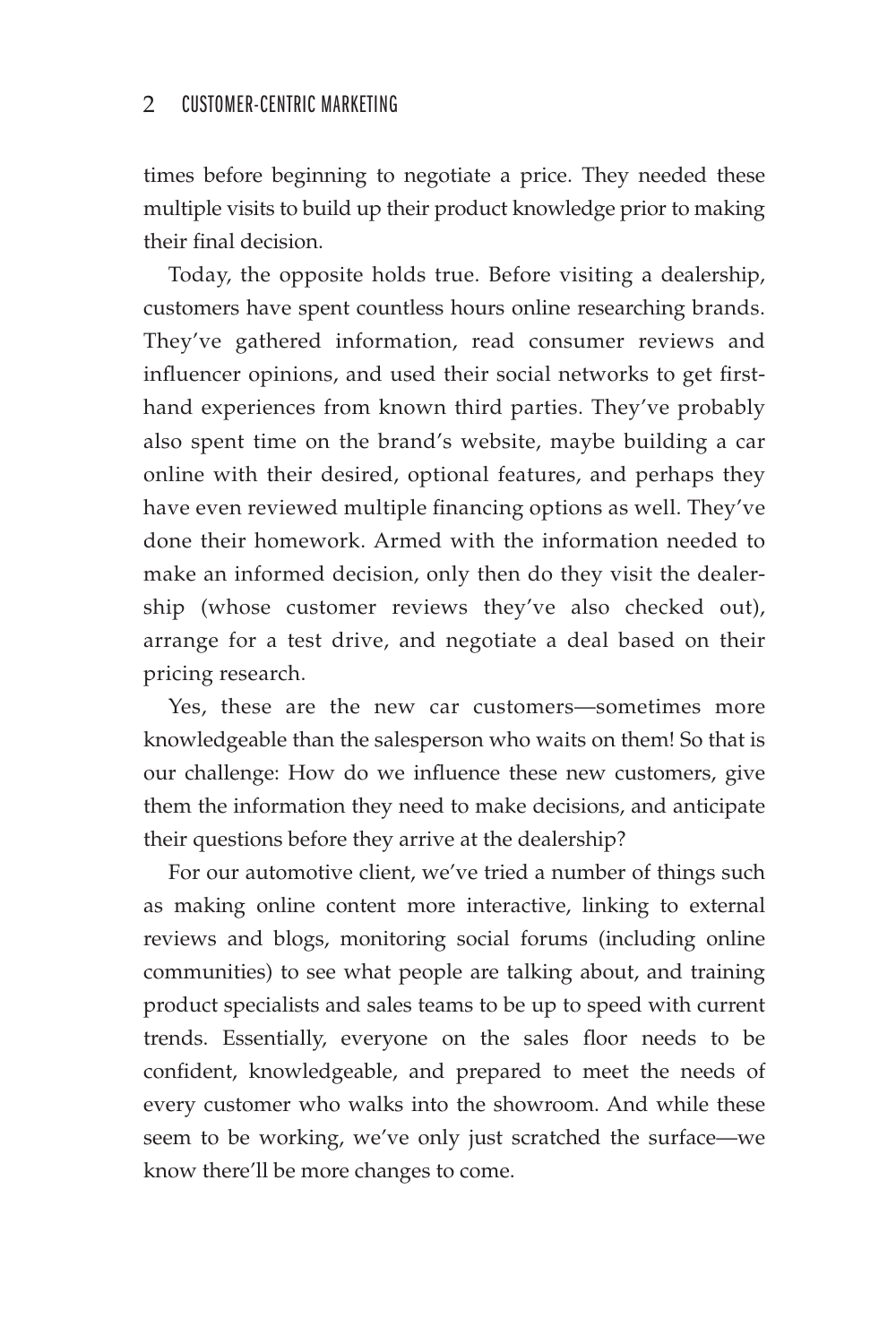### SOLUTIONS COME THROUGH UNDERSTANDING

The dealership story is a micro-example of what is happening today. The last decade has witnessed a massive shift in how we market products and services. Driven by digital technologies, social media, hyper-competition, product proliferation, globalization, and changing customer behaviors, a new marketing era is upon us with a vengeance. And the most dramatic element of this new era is an empowered customer who is leveraging information through all things digital at a frenzied pace, making the world of marketing a much more challenging place for marketers. Just keeping up in this customer-driven, real-time environment requires a huge commitment.

The digitization of daily life has acted as a catalyst for the emergence of new customer behaviors, and as a result, has created fundamental changes in how business is done today. I've spent a lot of time in the trenches, not just in the auto market, but with other consumer and business-to-business (B2B) products and services, and with this field-tested experience, I have developed different strategic approaches on how to connect with this elusive, discerning customer. My hope is to reduce the confusion and shine a simple but powerful light on how to succeed in this new environment.

Over the last 10 years, I've invested a lot of time in understanding how these new and evolving customer behaviors influence our current business practices. I have channeled this learning into a strategic approach that has enabled my team and me to redesign and retool our organization to succeed in this new environment. As a result, we have built a business model that enables us to help our clients take advantage of new opportunities and win in this complex marketplace. In the following chapters, I'll share some of this learning and provide you with market-tested tools to evaluate your organization's readiness, including cultural and operating system changes that you may need to consider in order to prosper in this customer-centric marketing environment.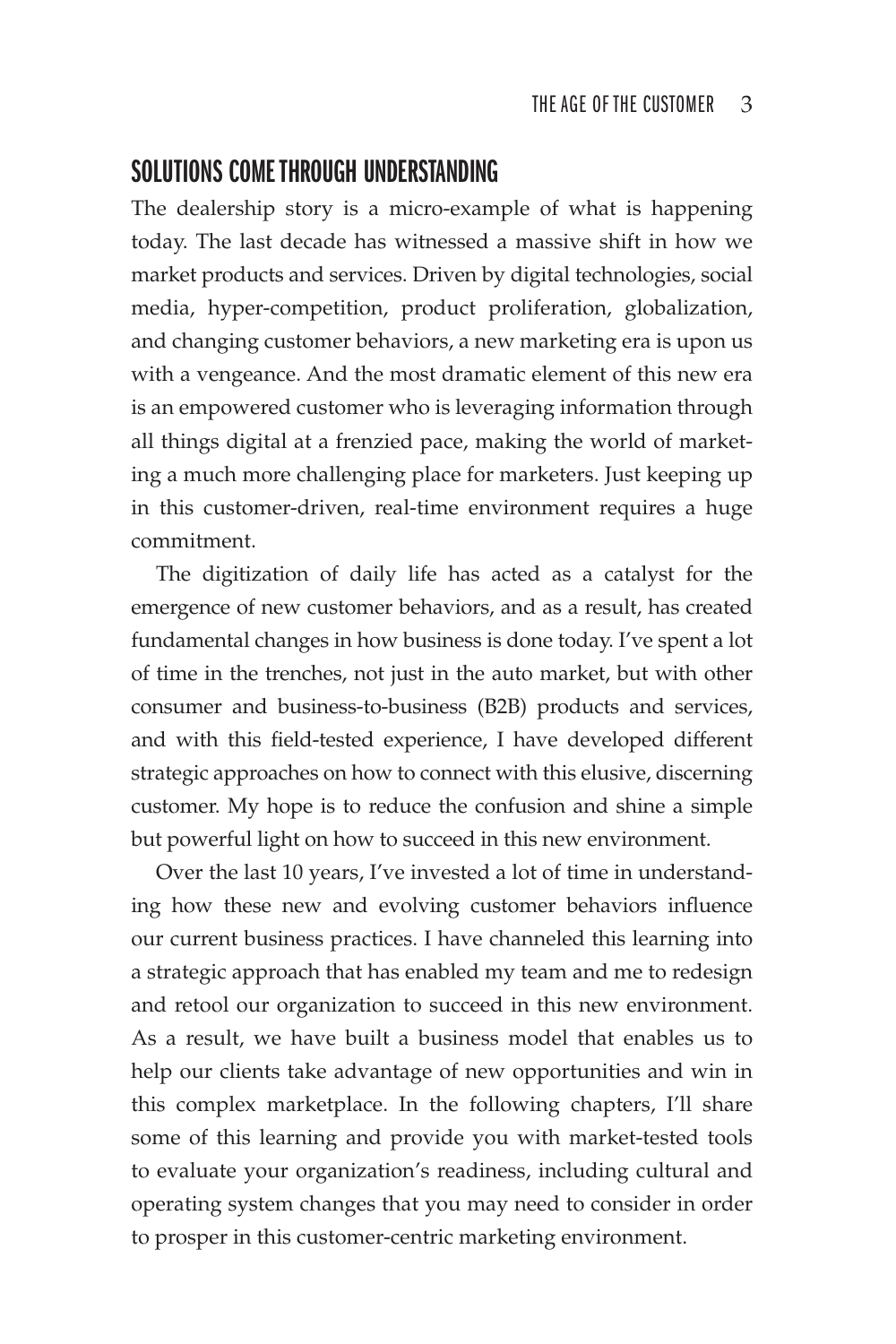### THE ROAD FROM GROUND ZERO

Before we dive in, lets establish some context on how we arrived at this major economic, cultural, and societal shift and set the stage for answering the big question:

# "Where do we go next with this new, empowered customer?"

We'll start at ground zero of marketing to get an appreciation of where we've come from. As we look back through modern economic times, it's interesting to plot economic change against the evolution of marketing and see how these changes contribute to today's marketing environment. The way marketing change has played off economic change, and vice versa, demonstrates how innovations in both fields have moved us through a variety of marketing "eras" to our current situation (see Figure 1.1).

The *Industrial Revolution*<sup>1</sup> started the evolution to modern marketing by taking the world out of the simple barter system into a new age of manufactured goods. The first (1760–1840) and second (1840 to the 1920s) *Industrial Ages* created the last major shift in society. One of the most important outcomes was that average incomes experienced unprecedented and sustained growth, leading to the birth of the middle class. In the words of Nobel Prize winner Robert E. Lucas Jr., "For the first time in history, the living standards of the masses of ordinary people have begun to undergo sustained growth. . . . Nothing remotely like this economic behavior is mentioned by the classical economists, even as a theoretical possibility."2 Driven by new manufacturing processes, the Industrial Revolution produced a wave of inventions and innovations that changed almost every aspect of daily life and marked a major turning point in history. Sound familiar?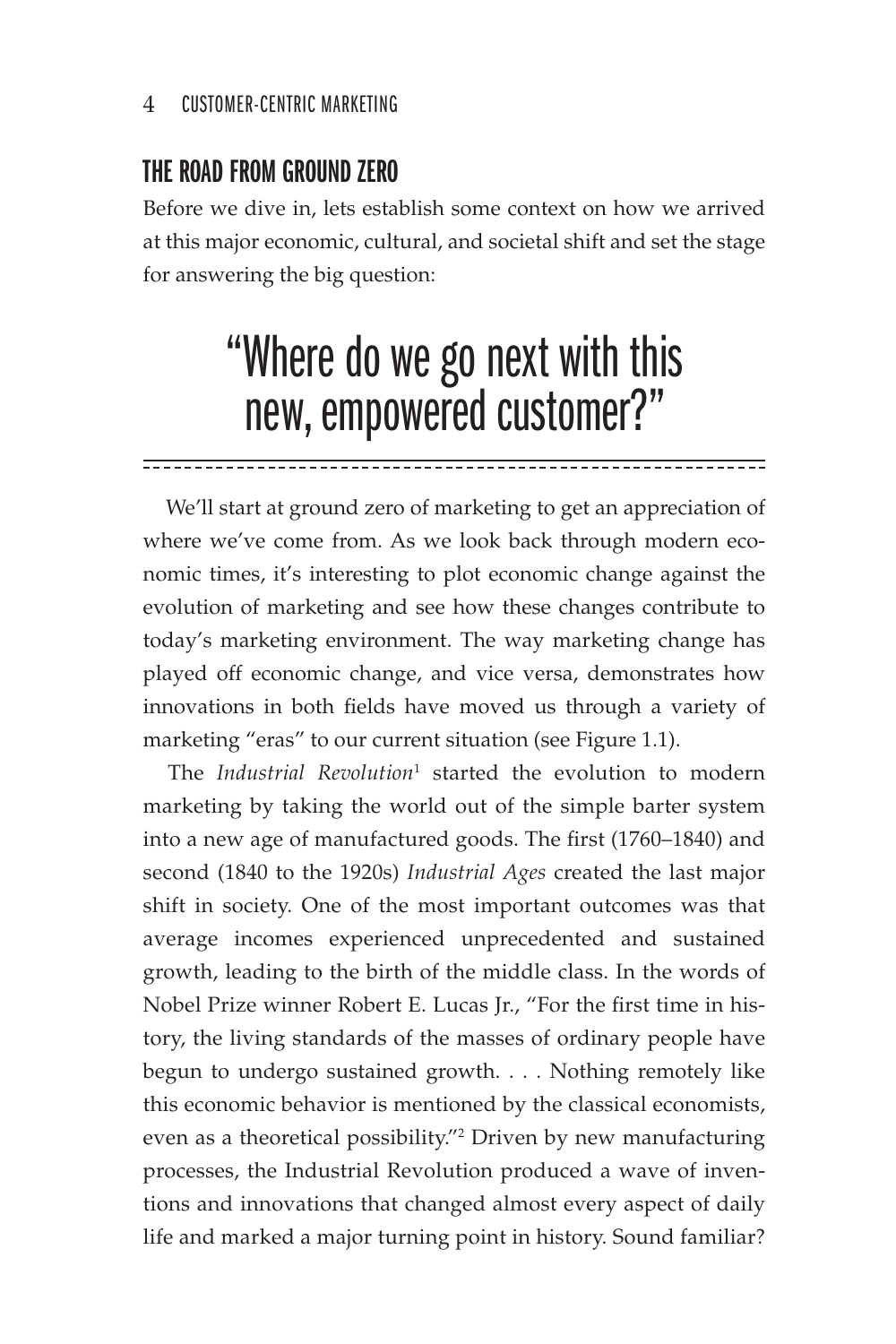

THE AGE OF THE CUSTOMER ROAD MAP

**Figure 1.1 Innovation and marketing time line.3**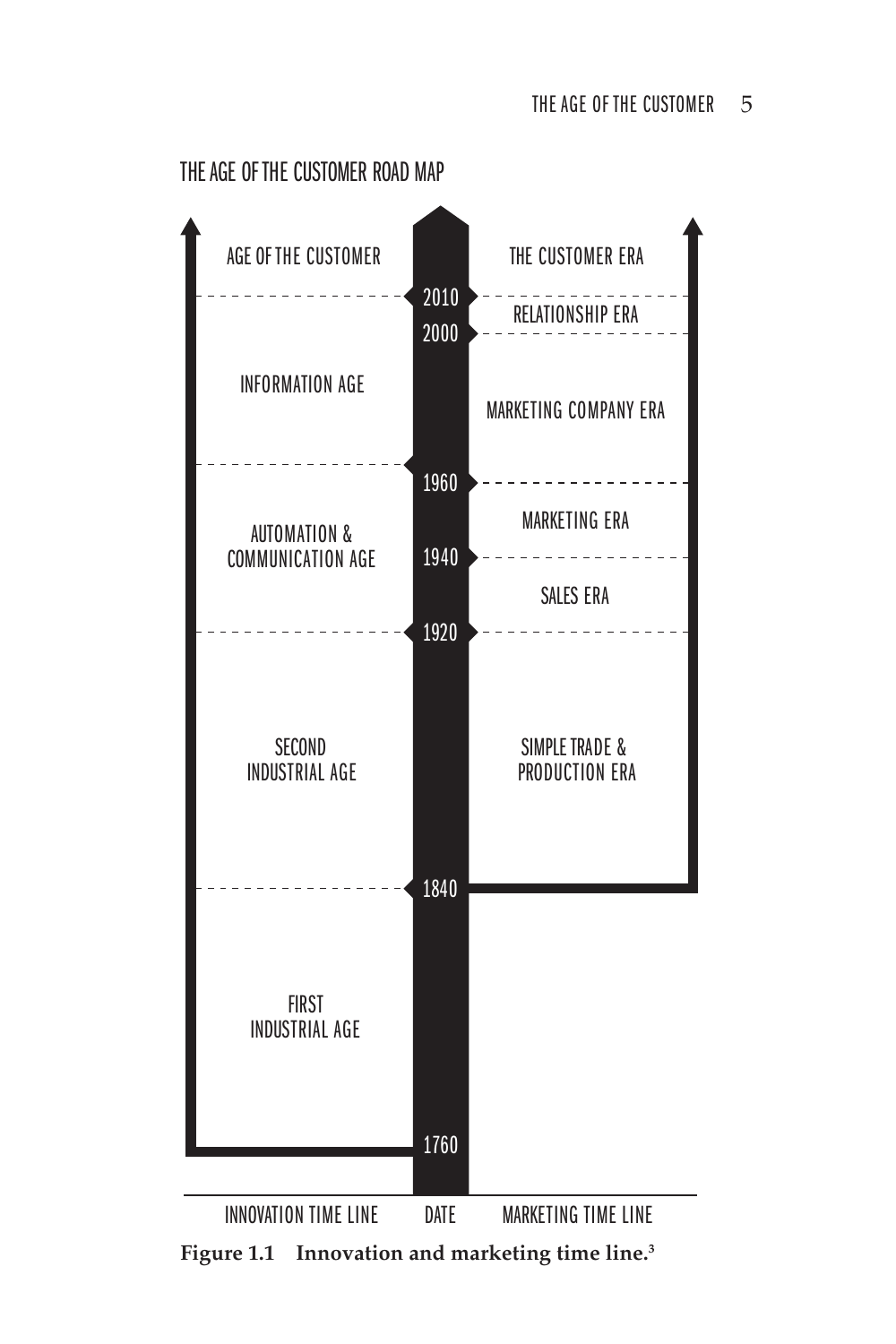Its impact on society parallels the incredible changes we are witnessing today.

The Industrial Ages spread innovative solutions and new manufacturing processes across different industries, and created a wide variety of goods in all sectors of the economy. Initially, because of low volumes, all goods were purchased. However, manufacturing efficiencies and outputs improved, and a middle class emerged wanting to buy these goods, spawning the *Automation and Communication Age* (1920–1965). During this period, production exceeded demand and competition became a marketplace reality. With competition firmly in place, businesses were forced to add employees to sell their goods. This period was known as the *Sales Era*.

The Automation and Communication Age continued until World War II intervened, and manufacturing resources were redirected to meet the needs of the war effort. It was North American manufacturers, primarily in the United States, that gave the Allies a decisive advantage in winning the war. At the conclusion of World War II, America emerged, unlike war-ravaged Europe, with a massive manufacturing base at its disposal, which had to be repurposed for peacetime and the pent-up demand for goods from a population who had sacrificed so much during the war years. This gave rise to mass marketing and the *Marketing Era*, which introduced early advertising and other marketing disciplines into the selling process. Technology evolved during this period, too, and set the stage for the *Information Age*. In particular, television's arrival added an exciting new dimension to the marketing mix.

As the 1960s moved forward, marketers capitalized on this new medium and were able to get their selling message to millions of viewers in 60 or even 30 seconds. Consumerism became a defining part of our lives, and marketing became an integral part of our culture. This age introduced the Marketing Era, which added more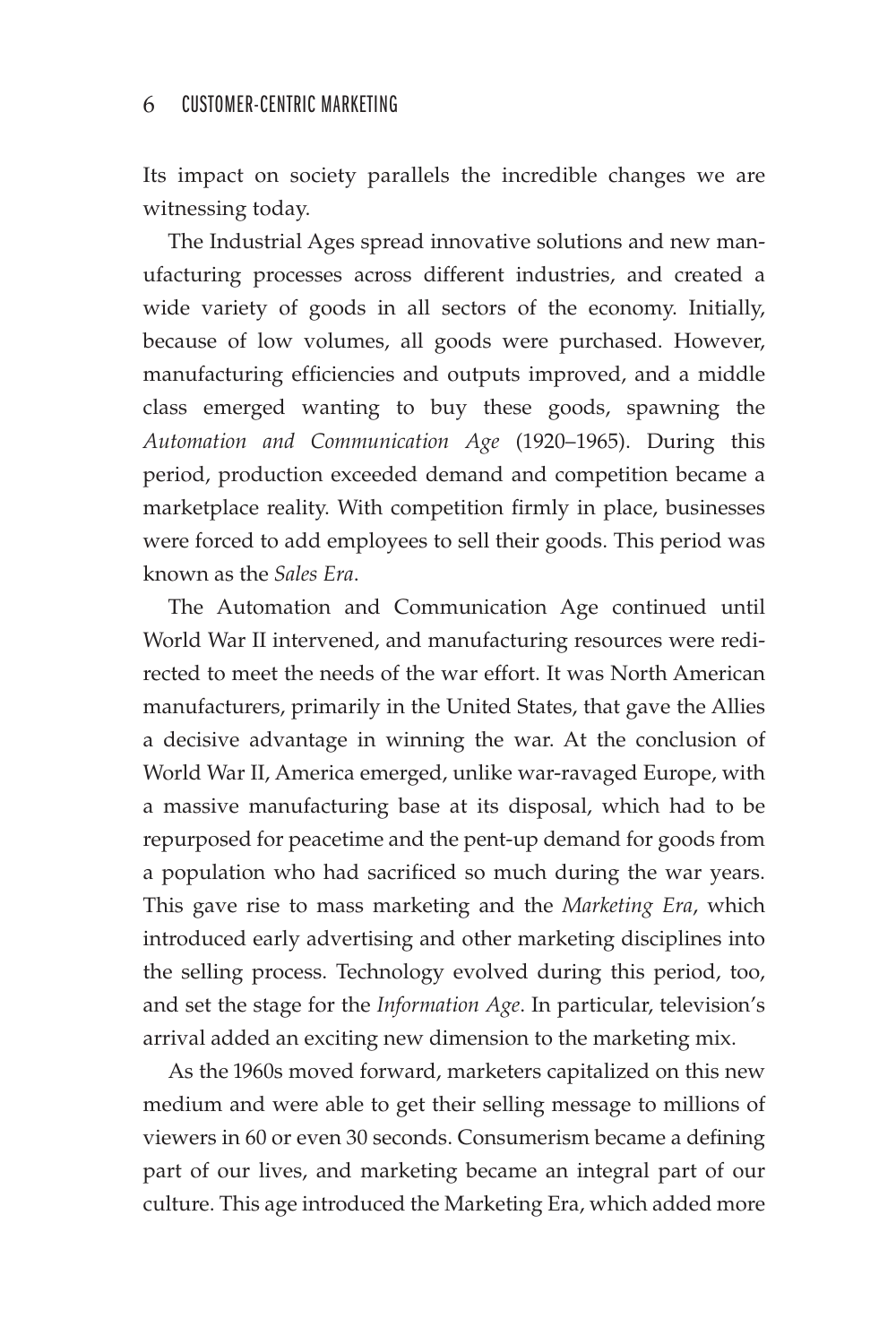complexity to the marketing mix by moving beyond product marketing to disciplines such as customer research, segmentation, and branding.

The Automation and Communication Age was then followed by the Information Age (1965–2010), which is still a vital part of today's economic and marketing environment and the breeding ground for a wave of technological innovations that continue to change our world. Initially, information technologies contributed to the improvement of the manufacturing process. Efficiency and quality skyrocketed and allowed countries such as Japan, Korea, and China to become global players. We also ushered in a new age of distribution, as manufacturers were able to move products around the globe. From a marketing perspective, new information technologies (e.g., databases, increased processing speeds, powerful desktop computers) enabled the introduction of relational databases to build the framework for customer profiling and early database marketing. Evolving digital technologies increased the speed of innovation (it seems like we have an industrial revolution every couple of years now) and created a new economic order as the Web took off. This period brought high-speed bandwidth, social media, mobile phones, and other advances into the mix. During this age, marketing expanded its footprint and importance across all industries and built a broad range of sophisticated services and capabilities. This expansion was known as the *Marketing Company Era.*<sup>4</sup>

Still in the Information Age, the Marketing Company Era gave way to the *Relationship Era* approximately 10 years ago.<sup>5</sup> The Relationship Era capitalized on the same digital technologies that were powering the Marketing Company Era, but now there was exponential improvement and performance in the technologies at the marketers' disposal.<sup>6</sup> (Think of Moore's Law: Computing speed doubles every 18 months.)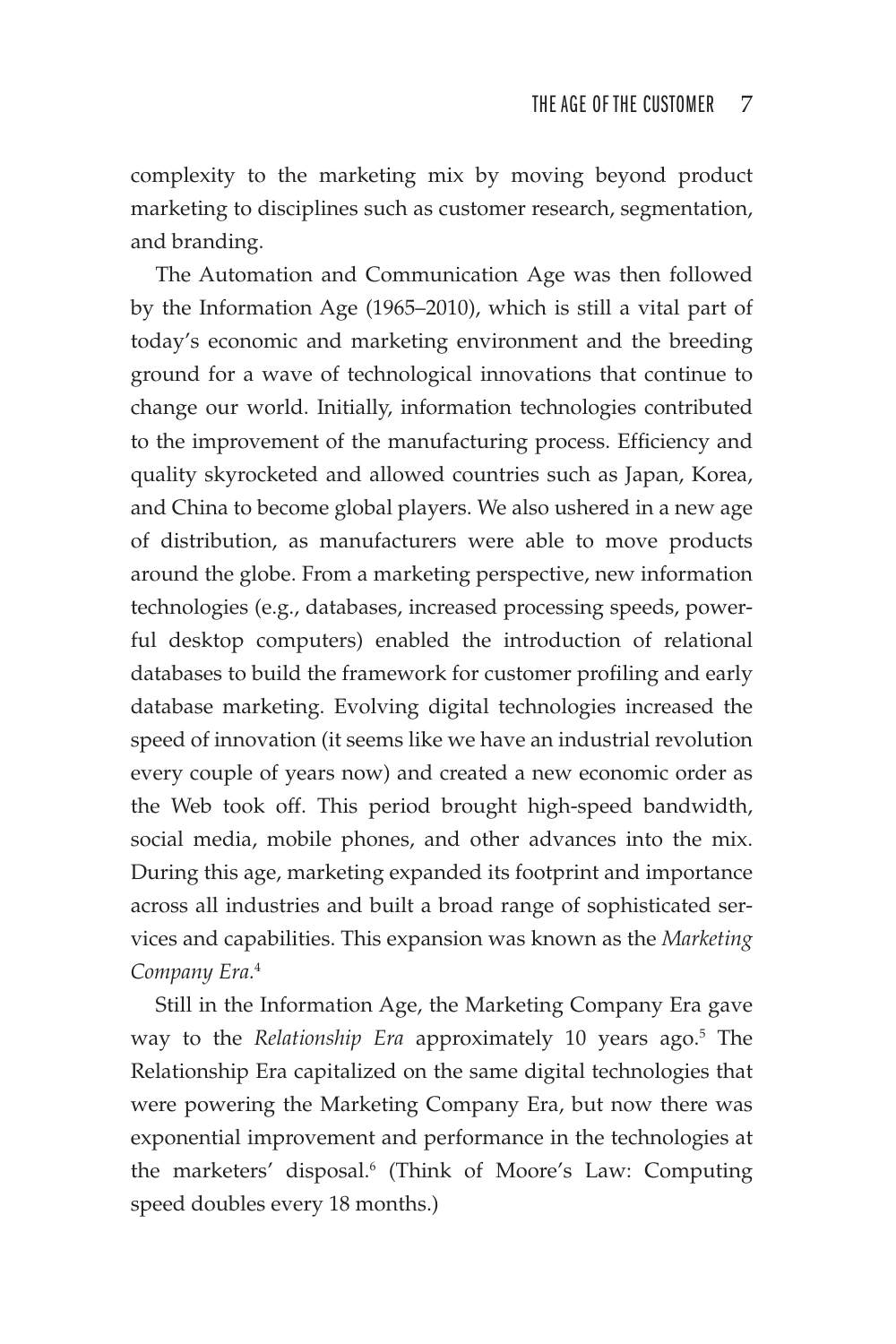The Relationship Era took the first steps toward customer centricity, but organizations still had a brand-first/customer-second pecking order. As the power of digital technologies enabled the customer to take the upper hand, the relationship started to flip. I call this current stage the *Age of the Customer*, and what an age it's turning out to be.

## THE AGE OF THE CUSTOMER

I believe we moved from the Information Age to the Age of the Customer about 10 years ago, when the adoption of social media started to gain traction in the marketplace. Social media had been concentrated with early adopters, but the trend was clear. The introduction of smartphones pushed connectivity to new levels of performance and accessibility and added a new screen to the customer's portfolio of devices.

These early and hyper-speed adoption rates were indicators of things to come and the transition of power to the connected customer. The Information Age really got the digital world moving. Customers could go online, get pricing and inventory availability, and buy. In essence, it created a new sales channel for the marketing team. The Age of the Customer is much more disruptive and has dramatically changed how customers behave, purchase, and engage brands. There's no going back.

# "Beware of not meeting customer needs, because if you don't, they'll just move on."

Since the Industrial Age, the pattern of innovation has been fairly consistent. Manufacturing and business innovations would stimulate new marketing practices, which would then be used to persuade customers to open their wallets and, hopefully, become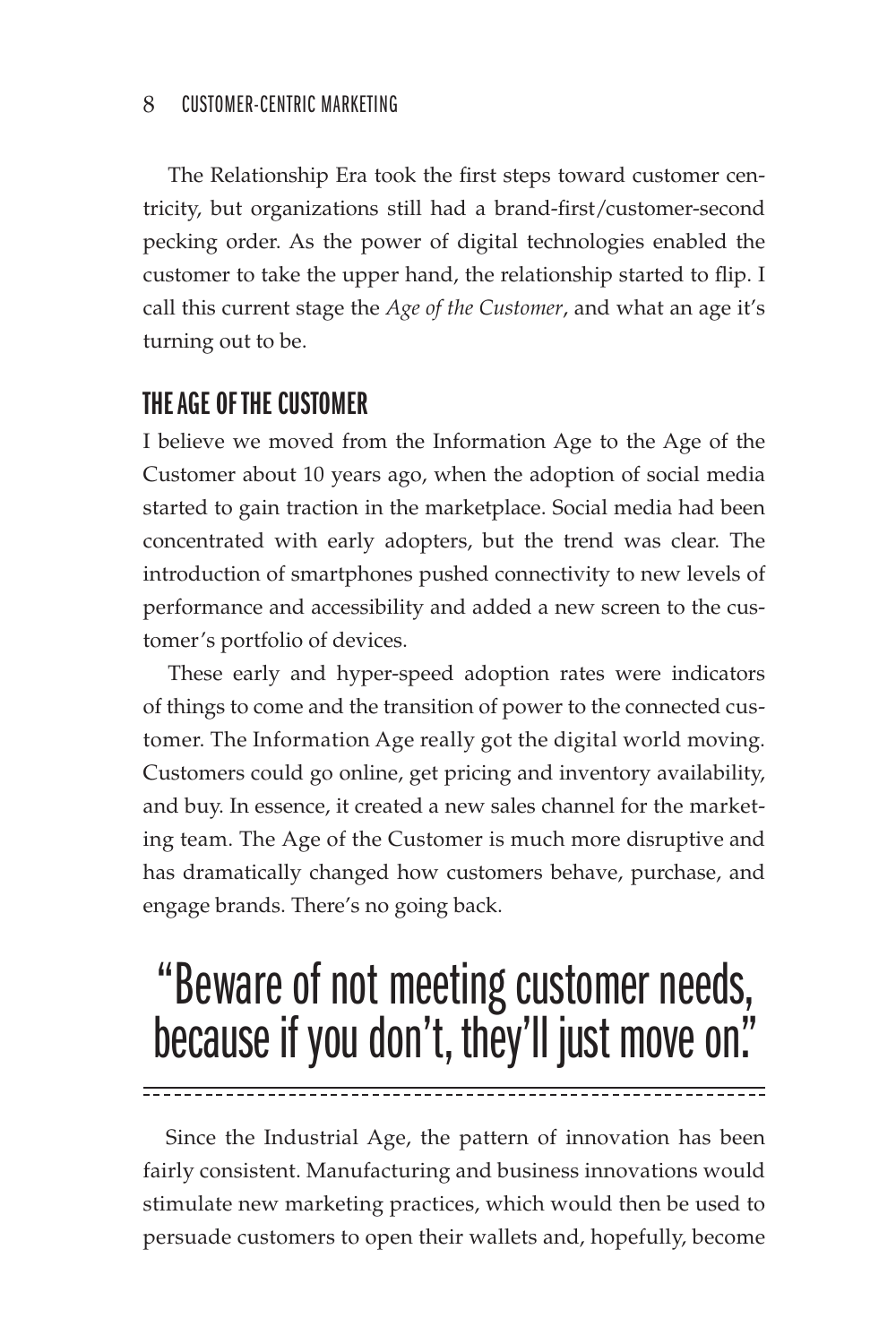loyal customers. In the last decade, the sequence has been reversed, and now the customer is dictating the terms of engagement. With this new leadership role, the customer has shaken up how marketing takes place. I call this the Age of the Customer from an economic perspective, and the *Customer Era* in the marketing time line.

In previous eras, innovations in manufacturing, information, and communications sparked new marketing practices. These practices were mainly driven by the marketer and unaffected by the hands of the customers, but in this new era, it's the customers who have a prominent and leading role in the relationship (see Figure 1.2), and we're even seeing their increased participation in strategic planning, product development, and marketing program development. While the Customer Era is still in its early stages, it is most obviously played out in the behavior of the young Gen Y or Millennial



**Figure 1.2 The new pecking order.**